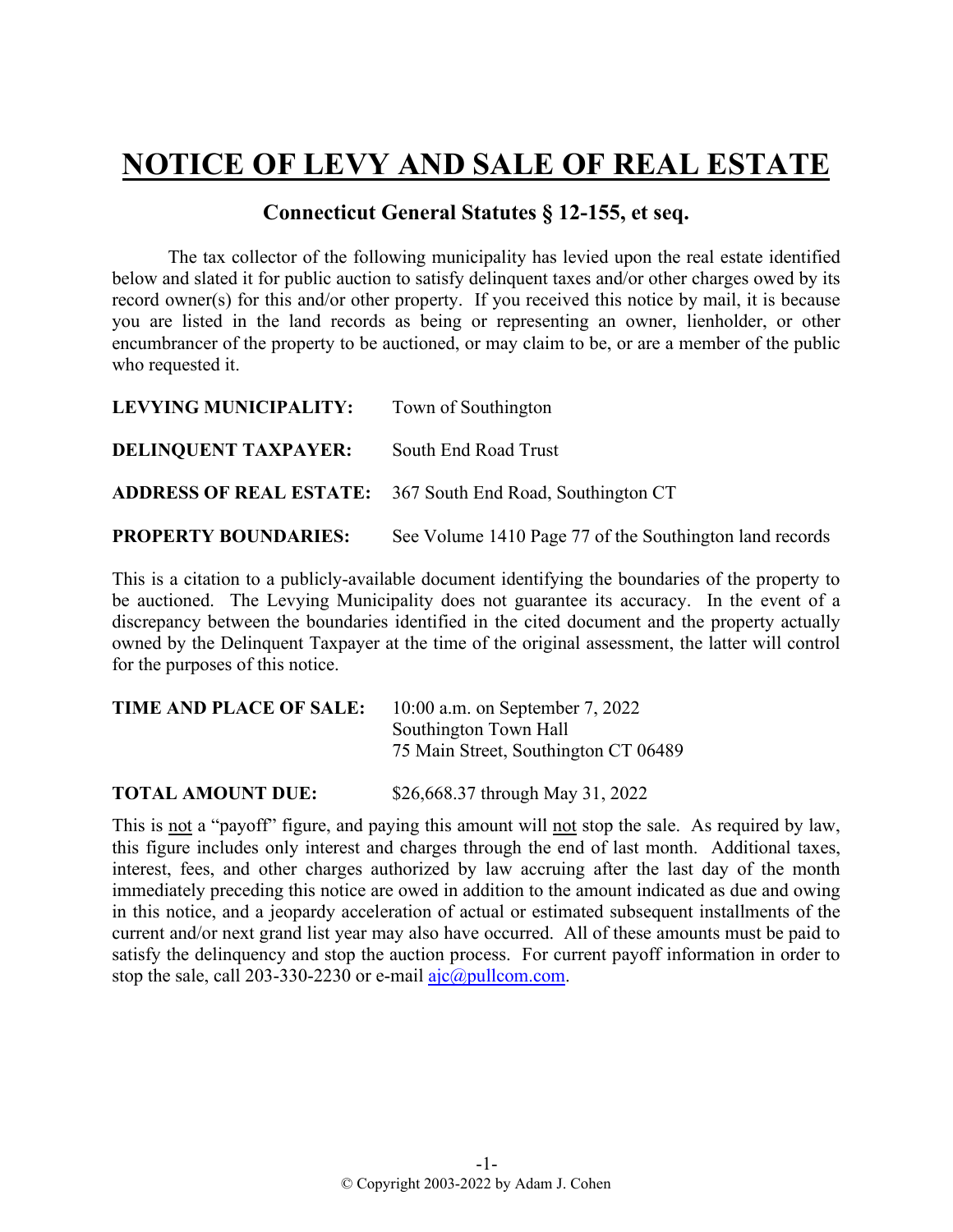**SURVIVING ENCUMBRANCES:** This property will be sold "free and clear" to the winning bidder subject only to: (1) taxes and water/sewer charges laid by the levying municipality which were not yet due and payable at the time of the levy, which is the date accompanying the signature on the first notice of this sale filed in the land records, except as are recovered from the sale; (2) the accrued taxes and water/sewer charges of any other governmental authority against this property; (3) any federal lien recorded until 30 days before the date which is six months after the auction date, except as extinguished pursuant to federal law; (4) easements, covenants and restrictions in favor of other parcels of land predating the time of the levy; (5) solely to the extent any of the delinquencies identified above was assessed on property other than the property to be sold, all encumbrances perfected before this notice was recorded; (6) interests exempt from levy and sale under the Constitution and laws of the United States; (7) the interest of any person or such person's predecessors in title for whom notice of the sale was not sent as required by law, and who had a right to such notice, and who did not in fact know of it within six months thereafter, until expiration of the limitation deadline in C.G.S. § 12-159b; (8) any monetary encumbrance recorded between June 10, 2022 and the date the first notice of this sale was filed in the land records, unless its holder is notified of the tax sale as required by law or in fact knew of it within six months thereafter; (9) any other interest not foreclosed by this tax sale procedure under state law; and (10) the effect of any federal, state, or local law and the restrictions and conditions in the tax sale notices and announced at the auction.

**PERSONS TO WHOM THIS NOTICE IS SENT:** The following persons are, or may claim to be, or may represent, the known holders of choate interests which will be affected by the sale. Absent payment in full before the auction or valid redemption within six months thereafter, the respective titles, mortgages, liens, restraints on alienation, and other encumbrances in this property in favor of all persons with actual or constructive notice thereof shall be extinguished.

| South End Road Trust      | T & T Capital Partners, LLC       |
|---------------------------|-----------------------------------|
| P.O. Box 912              | c/o Steven A. Tavares, Reg. Agent |
| Groton, CT 06430          | 6 Williams Street                 |
|                           | Mystic, CT 06355                  |
|                           |                                   |
| John Torneo               | Martha Croog, LLC                 |
| 750 Hill Street           | 15 North Main Street, Suite 10    |
| Bristol, CT 06010         | West Hartford, CT 06017           |
|                           |                                   |
| Mahaney, Gegen & Sullivan |                                   |
| 21 West Main Street       |                                   |
| Waterbury, CT 06702       |                                   |